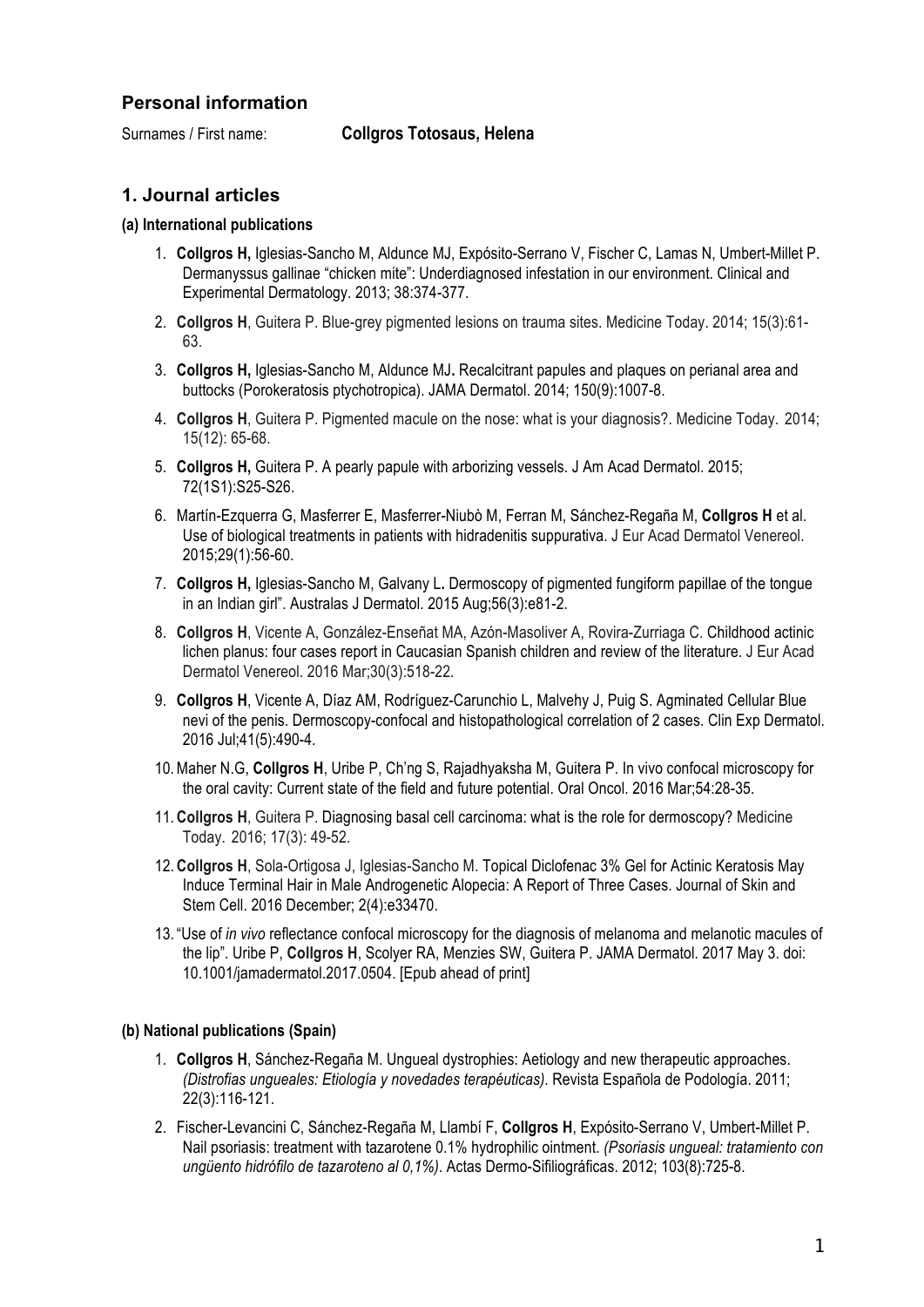- 3. Sánchez-Regaña M, Llambí F, Salleras M, Iglesias-Sancho M, **Collgros H**, Umbert-Millet P. The compounding in current dermatological therapeutics *(La formulación magistral en la terapéutica dermatológica actual).* Actas Dermo-Sifiliográficas. 2013; 104(9):738-56.
- 4. Fischer-Levancini C, Iglesias-Sancho M, **Collgros H**, Sánchez-Regaña M. Aseptic and Alopecic Nodules of the Scalp. Actas Dermosifiliogr. 2014;105:208-11.
- 5. **Collgros H,** Iglesias-Sancho M. Multiple cutaneous and uterine leiomyomatosis (MCUL) or Reed syndrome. Review (*Leiomiomatosis cutánea y uterina múltiple (MCUL) o Síndrome de Reed. Revisión*). Piel. 2014;29:567-73.
- 6. **Collgros H,** Iglesias-Sancho M, Tribó MJ, Salleras M, Umbert-Millet P. Multiple cutaneous and uterine leiomyomatosis or reed syndrome: a retrospective study of 13 cases. Actas Dermosifiliogr. 2015 Mar; 106(2): 117-25.
- 7. **Collgros H**, Lamas-Doménech N. Diagnostic and therapeutic techniques in lentigo maligna: an update**.**  Actas Dermosifiliogr. 2015 Mar;106(2):135-6.
- 8. Lamas-Doménech N, **Collgros H**. Facial Erythema: Keys to the Differential Diagnosis. Actas Dermosifiliogr. 2015 Jun;106(5):427-429.

# **2. Books**

### **(a) Chapters in international books**

- 1. Guitera P, Collgros H, Wang S, Scolyer RA. Benign melanocytic lesions. In: Melanoma Essentials. A Concise Guide. E-Book (Stretch J, Smith JP, Varey A, Chakera A, eds), edition 1.0, Melanoma Institute Australia, July 2015; 27-49.
- 2. Guitera P, Menzies SW, Collgros H, Clinical and instrument-aided diagnosis Melanoma Essentials. A Concise Guide. E-Book (Stretch J, Smith JP, Varey A, Chakera A, eds), edition 1.0, Melanoma Institute Australia, July 2015; 104-119.

## **3. Web publications**

- 1. **Collgros H.** Participation in the content and design of the Catalan Society of Dermatology website (2014-2016). Available at: http://webs.academia.cat/societats/dermato/index.php
- 2. **Collgros H,** Iglesias-Sancho M. Contribution to the "Wikiderma" section of the Spanish Academy of Dermatology and Venereology (AEDV) website, writing the topics:
	- o Baldness or androgenetic alopecia (*Calvicie o alopecia androgenética*). Available at: http://fundacionpielsana.es/wikiderma/calvicie-o-alopecia-androgenetica
	- o Minoxidil. Available at: http://fundacionpielsana.es/wikiderma/minoxidil

## **4. Active participation in scientific events**

### **(a) Oral presentations (made personally)**

- 1. **Collgros H**, Iglesias-Sancho M, Aldunce MJ. Red mite Dermanyssus gallinae. III International meeting of dermatology registrars, hosted by the Ibero-Latin-American Dermatology Congress (CILAD), Cádiz, Spain, 3-5.11.2011
- 2. **Collgros H**, Iglesias-Sancho M, Aldunce MJ, Expósito-Serrano V, Fischer C, Lamas N, Umbert-Millet P. Dermanyssus gallinae: "poultry mite": Underdiagnosed infection in our environment. X Joint meeting of Catalan-Valencian-Balearic Dermatology and Congress of the Valencian section of the Spanish Academy of Dermatology and Venereology (AEDV), Valencia, Spain, 24-25.02.2012. Second award for the best oral communication.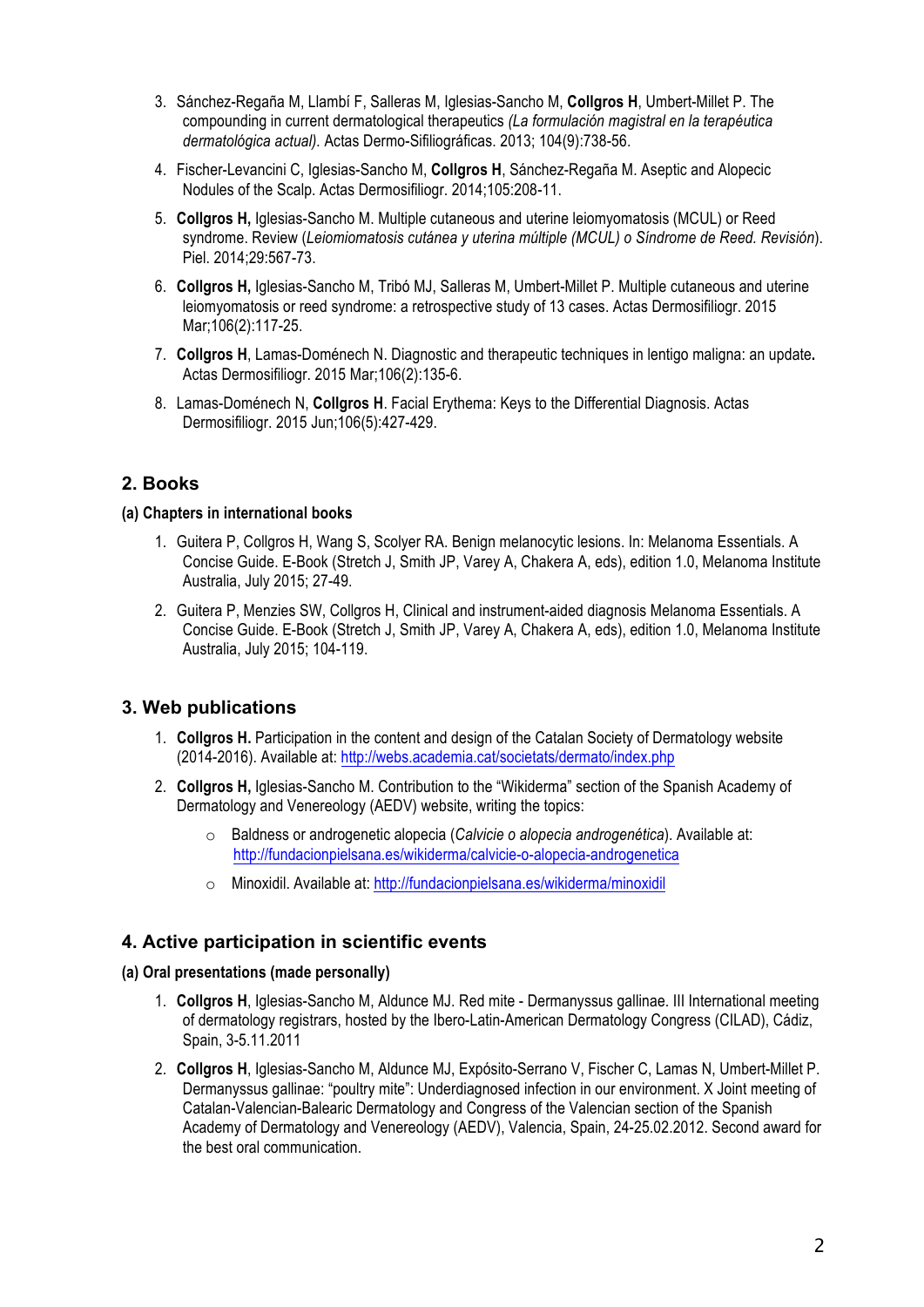- 3. **Collgros H**, Iglesias-Sancho M, Serra J, Expósito V, Plana A, Fischer-Levancini C, et al. Facial poikilodermic plaque presenting for the last 3 years. Catalan Section of the Spanish Academy of Dermatology and Venereology (AEDV) and Catalan Society of Dermatology meeting, Barcelona, Spain, 29.03.2012.
- 4. **Collgros H**, Iglesias-Sancho M, Serra-Llobet J, Galvany L, Aldunce-Soto MJ, Umbert-Millet P. Gluteal and perianal lesions of difficult diagnosis. Catalan Section of the AEDV and Catalan Society of Dermatology meeting, Barcelona, Spain, 27.12.2012.
- 5. **Collgros H**, Lamas Doménech N, Aldunce Soto N, Salleras Redonnet M. Facial pigmented macules: diagnosis using dermatoscopy and confocal microscope. VIII National Meeting of Dermatology Registrars, Barcelona, Spain, 20-21.09.2013. Third award for the best oral communication.
- 6. **Collgros H**, Iglesias-Sancho M, Creus-Vila L, Lamas-Doménech N, Olivé-Heras M, Melé-Ninot G, Salleras-Redonnet M. Multiple cutaneous and uterine leiomyomatosis or reed syndrome: 7 cases report. Catalan Section of the AEDV and Catalan Society of Dermatology meeting, Barcelona, Spain, 31.01.2014.
- 7. **Collgros H**, Sola-Ortigosa J, Iglesias-Sancho M, Umbert-Millet P, Melé-Ninot G, Olivé-Heras M, Salleras-Redonnet M. Erythematous violaceous papules and nodules grouped on the elbow. XXII International Meeting of Clinical Dermatology, Barcelona, Spain, 7-8.03.2014.
- 8. **Collgros H.** Registrars Interactive Session: "Differential Diagnosis on-line 2.0". 30 minutes interactive presentation of clinical cases, where assistants had to vote for the correct answer. Invited presentation at the 42<sup>nd</sup> National Congress of Dermatology and Venereology of the AEDV, Gran Canaria, Spain, 4-7.06.2014.
- 9. **Collgros H**, Carrascosa JM, Barboza L, Ferrándiz C. Management of nodular prurigo with phototherapy. Our experience. XXIX Meeting of the Spanish Group of Photobiology, Málaga, Spain, 6-7.02.2015.
- 10. **Collgros H**, Carrascosa JM, Barboza L, Ferrándiz C. Prurigo nodularis treated with phototherapy: Retrospective study.43<sup>rd</sup> National Congress of Dermatology and Venereology of the AEDV, Sevilla, Spain, 13-16.05.2015.
- 11. **Collgros H**. Correlation between confocal microscopy and pathology for nevi. Invited presentation at The Australasian Melanoma Conference, Sydney, Australia, 28-29.10.2016.
- 12. **Collgros H**, Avramidis M, Guitera P. (Oral presentation by Guitera P.) Blue-grey Blue-grey pigmented lesions on trauma sites. 50<sup>th</sup> Annual Meeting of the Australasian College of Dermatologists, Sydney, Australia, 6-9.05.2017.
- 13. **Collgros H**. Skin Cancer Prevention in Australia. The SunSmart Campaign. Invited presentation at the VII Conference of Skin Cancer Prevention and Treatment, Barcelona, Spain, 29.06.2017.
- 14. **Collgros H**. Ex vivo confocal microscopy. The Melanoma Institute Australia 2017 Research Retreat, Sydney, Australia, 18.08.17.
- 15. **Collgros H,** Lo S, Guitera P. "Lentigo maligna in Australia: Characteristics and recurrence rates after 10 years of follow up". 26<sup>th</sup> European Academy of Dermatology and Venereology Congress, Geneva, Switzerland, 13-16.09.2017.
- 16. **Collgros H**. "Pigmented lesions vs melanoma: Diagnosis and treatment". Invited presentation at the Australian Dermatology Nurses Association New South Wales State Education day, Sydney, Australia, 14.10.17.
- 17. **Collgros H,** Uribe P, Maher N, Guitera P. Reflectance confocal microscopy symposium "Mucosal melanocytic proliferations". Invited presentation at the 9<sup>th</sup> World Congress of Melanoma. A Joint meeting with the Society for Melanoma Research, Brisbane, Australia, 18-21.10.17.
- 18. **Collgros H,** Rodríguez Lomba E**,** Regio Pereira A, Dummond M, Guitera P. "Lentigo maligna and lentigo maligna melanoma characteristics, management and evolution: A 10-year retrospective study".  $51<sup>th</sup>$ Annual Meeting of the Australasian College of Dermatologists, Gold Coast (19-22.05.18)